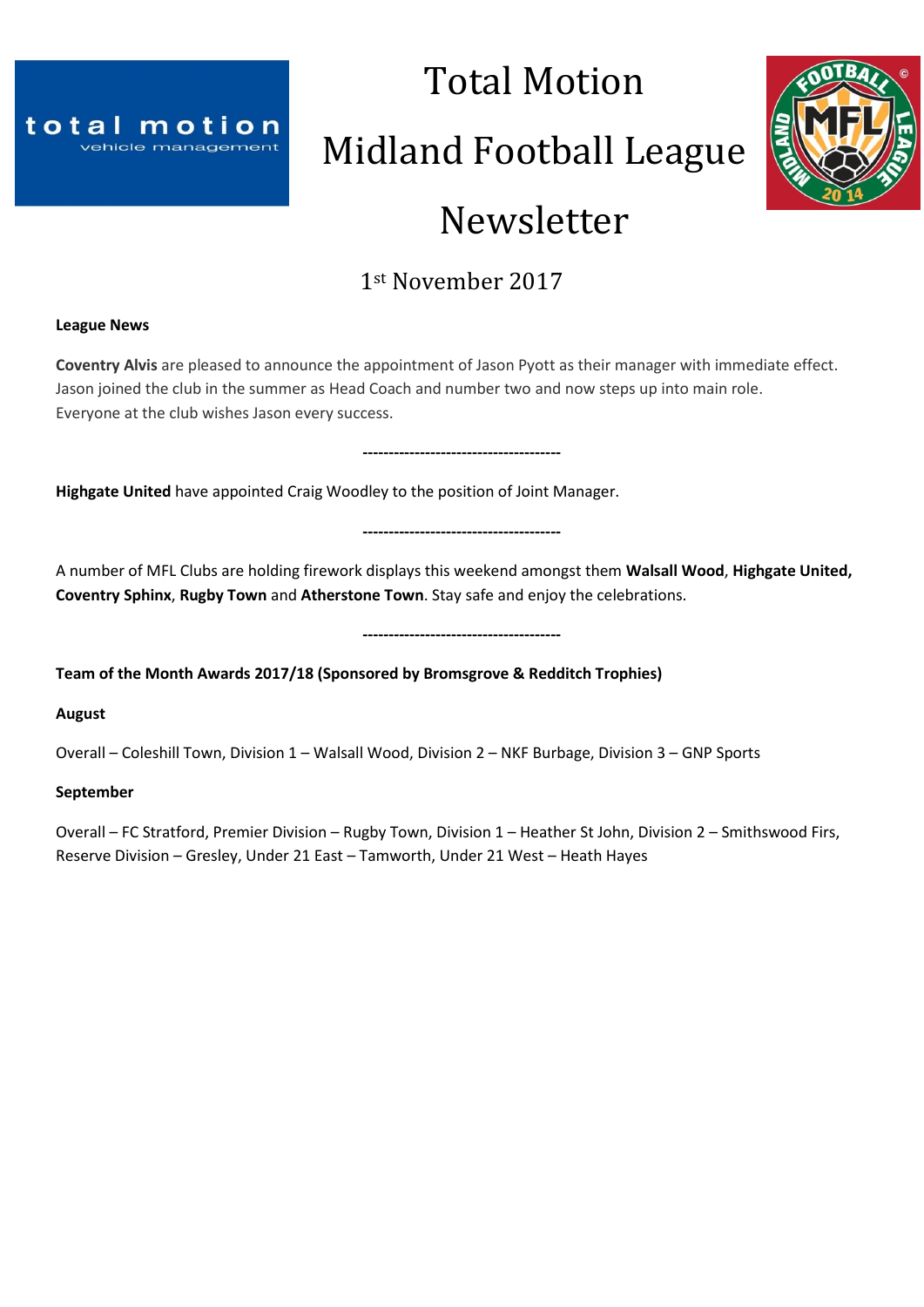## **Review**

## **Premier Division**

Leaders **Coleshill Town** left it late to beat bottom club **Boldmere St Michaels** at Pack Meadow. Joe Hassall scored the only goal of the game in the 89th minute. 2nd placed **Bromsgrove Sporting** kept up the pressure with a 4-0 win over **Rugby Town**, Robbie Bunn scoring twice. **Sporting Khalsa** continued their unbeaten run and they are 4 points off the top after a 2-1 win at **Stourport Swifts**. A goal in each half was enough for **Worcester City** to maintain 4th position with a 2-0 win at **Rocester** who slip to 19<sup>th</sup>. **Coventry** is well represented in the top 6. **United** beat **Shepshed Dynamo** 2-1 at The Butts Park Arena to stay ahead of local rivals **Sphinx** on goal difference. A goal from Ryan Harkin 10 minutes from time was the winner for Sphinx as they beat **Shawbury United** 3-2 at Sphinx Drive. **Heanor Town** are in 7 th as they beat **Lye Town** 2-0 at Stourbridge Road. **Westfields** are climbing the table quickly and a 4-0 win over **Long Eaton United** sees them in 12th place. A goal ten minutes from time from Lei Brown earned **Highgate United** all 3 points at **South Normanton Athletic**. **Haughmond** and **Quorn** shared the spoils at The Sports Village, 1-1 the final score. A double from Joe Boachie helped **Loughborough University** climb two places to 15th after a 2-0 win at **AFC Wulfrunians**.

**Bromsgrove Sporting** took over top spot in the table following a 3-3 draw at **Westfields**, Bromsgrove held the lead three times but Westfields kept coming back grabbing the final equaliser deep into stoppage time. **Sporting Khalsa** moved to within a point of the lead with a 3-2 win at **Shawbury United**. Kyle Brady scored twice as Khalsa raced into a 3-0 lead, but they were forced to hold on as Shawbury came back late in the second half. **South Normanton Athletic** are out of the bottom three as they beat **Rocester** 2-1 with the winning goal from Marcus Tudgay on his debut.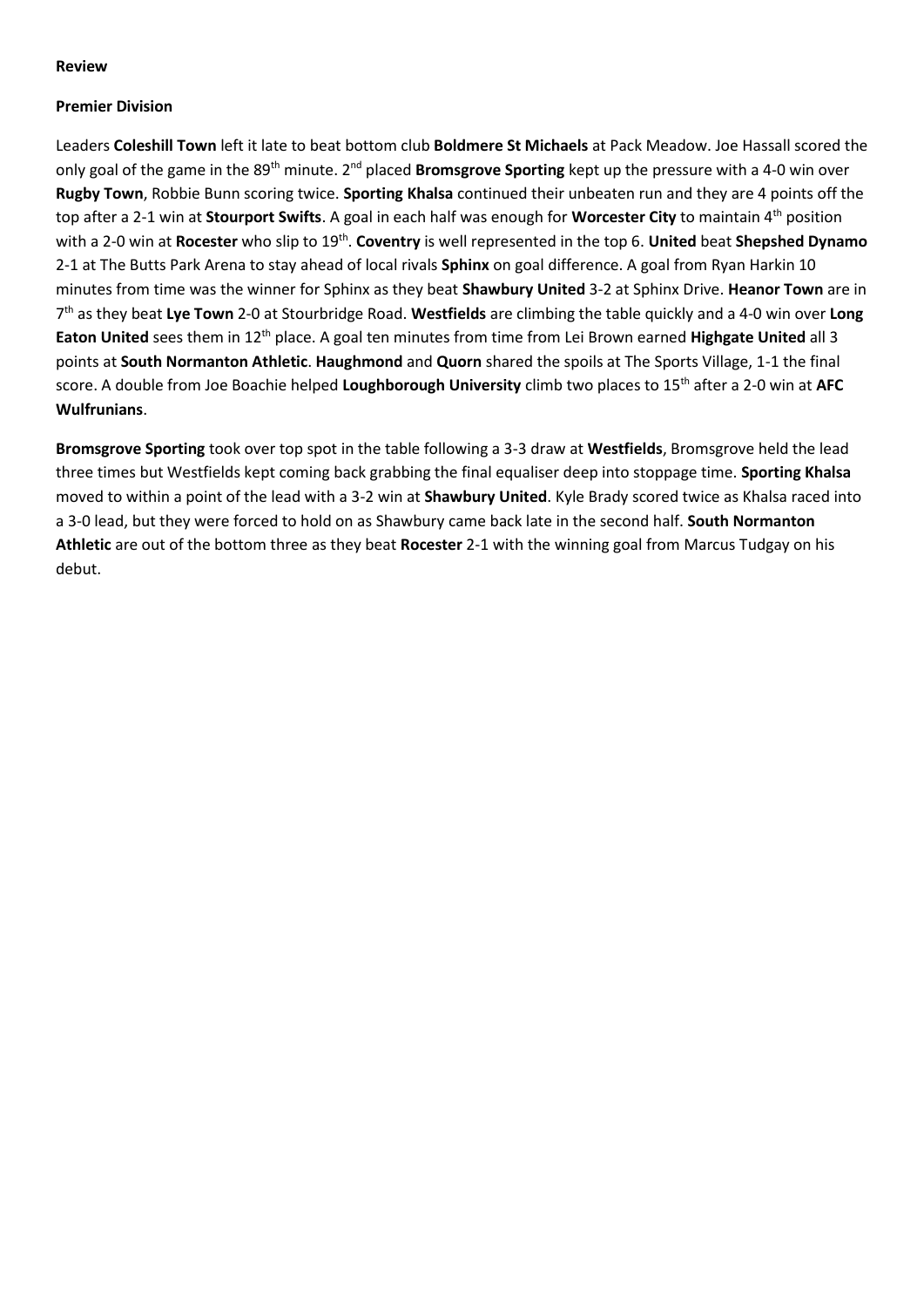## **League Table**

| <b>POS</b>     |                                              |  |  |                   |                       | <b>PWDLFAGDPTS</b> |
|----------------|----------------------------------------------|--|--|-------------------|-----------------------|--------------------|
| 1              | <b>Bromsgrove Sporting</b>                   |  |  |                   | 15 11 2 2 3 2 1 4 1 8 | 35                 |
| $\overline{2}$ | <b>Coleshill Town</b>                        |  |  |                   | 16 11 2 3 35 22 13    | 35                 |
| 3              | <b>Sporting Khalsa</b>                       |  |  |                   | 16104 2 3819 19       | 34                 |
| 4              | <b>Worcester City</b>                        |  |  |                   | 14 8 4 2 37 16 21     | 28                 |
| 5              | <b>Coventry United</b>                       |  |  |                   | 13 7 3 3 3 2 1 8 1 4  | 24                 |
| 6              | <b>Coventry Sphinx</b>                       |  |  | 14 7 3 4 22 22 0  |                       | 24                 |
| $\overline{7}$ | <b>Heanor Town</b>                           |  |  | 12 7 1 4 23 19 4  |                       | 22                 |
| 8              | <b>Highgate United</b>                       |  |  | 13 6 3 4 20 16 4  |                       | 21                 |
| 9              | <b>AFC Wulfrunians</b>                       |  |  | 13 7 0 6 19 25 -6 |                       | 21                 |
| 10             | <b>Shepshed Dynamo</b>                       |  |  |                   | 13 6 2 5 31 17 14     | 20                 |
| 11             | <b>Stourport Swifts</b>                      |  |  |                   | 14 6 2 6 29 32 -3     | 20                 |
| 12             | Westfields                                   |  |  | 11 6 1 4 28 20 8  |                       | 19                 |
| 13             | <b>Rugby Town</b>                            |  |  | 13 5 3 5 17 15 2  |                       | 18                 |
|                | 14 Lye Town                                  |  |  |                   | 14 4 5 5 16 20 -4     | 17                 |
|                | 15 Loughborough University 13 4 1 8 14 23 -9 |  |  |                   |                       | 13                 |
| 16             | Haughmond                                    |  |  | 12 3 3 6 14 20 -6 |                       | 12                 |
|                | 17 Long Eaton United                         |  |  |                   | 13 3 3 7 18 26 -8     | 12                 |
| 18             | South Normanton Athletic 14 3 2 9 1229-17 11 |  |  |                   |                       |                    |
| 19             | Quorn                                        |  |  |                   | 13 2 3 8 16 32 - 16   | 9                  |
| 20             | Rocester                                     |  |  |                   | 13 2 2 9 18 35 - 17   | - 8                |
| 21             | <b>Shawbury United</b>                       |  |  |                   | 13 2 1 10 18 28 - 10  | 7                  |
| 22             | <b>Boldmere St Michaels</b>                  |  |  |                   | 12 1 2 9 1233-21 5    |                    |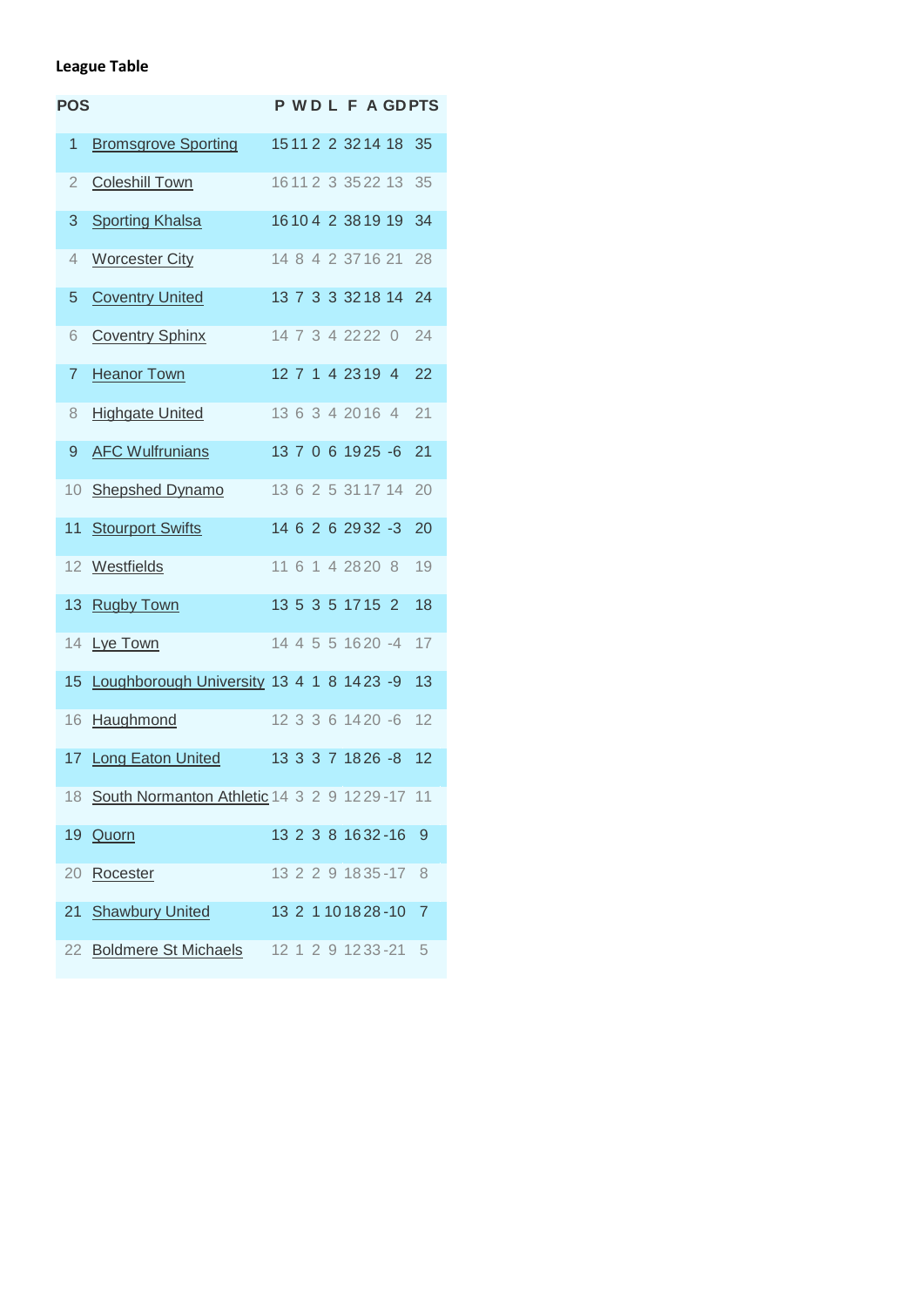Leaders **Studley** continued to set the pace as two goals each from Andy Nicol and Karl King saw them beat **Uttoxeter Town** 4-2 at Oldfields. 2<sup>nd</sup> placed Walsall Wood beat 4<sup>th</sup> placed Hinckley AFC at the ML Safety Stadium courtesy of own goals from Dominic Perkins and Richard Lavery. **Ilkeston Town** are looking a serious threat at the top of the table, they maintained third position with a 4-2 win at **Heather St Johns** despite Simeon Cobourne scoring twice for the hosts. Mitch Thomson scored the only goal of the game at the Mark Webster Community Stadium as **Atherstone Town** beat **Littleton** 1-0. Two goals from Nuno Gomes earned **Leicester Road** a 2-1 win at home over **Brocton**. Yet again there were plenty of goals in a **Heath Hayes** game as they drew 3-3 at **Cadbury Athletic**, Odane Barnes scoring twice for the home side. **Racing Club Warwick** picked up a fine 3 points in a 4-0 win at **Paget Rangers**. **Lichfield City** are also creeping up the table, 4 different men on the mark in their 4-1 win at **Pershore Town**. **Bolehall Swifts** move up to 12th following an important 3-1 win over **Stafford Town** at Rene Road, Kieran Cherrie scoring twice.

**Studley** extended their lead to 7 points with a narrow 1-0 win over **Cadbury Athletic,** Andy Nicol with the allimportant goal in the 95th minute**. Heath Hayes** lived up to their reputation as the great entertainers with another 3- 3 away draw this time at **Leicester Road**. Joe Kennedy scored twice for The Road but late goals in each half gained a point for the visitors. **Coventry Copsewood** move to within 5 points of the top three following a 3-2 win over **Chelmsley Town**. Danny Fraser scored twice for Copsewood with Kieran Fitzgerald doing the same for Chelmsley.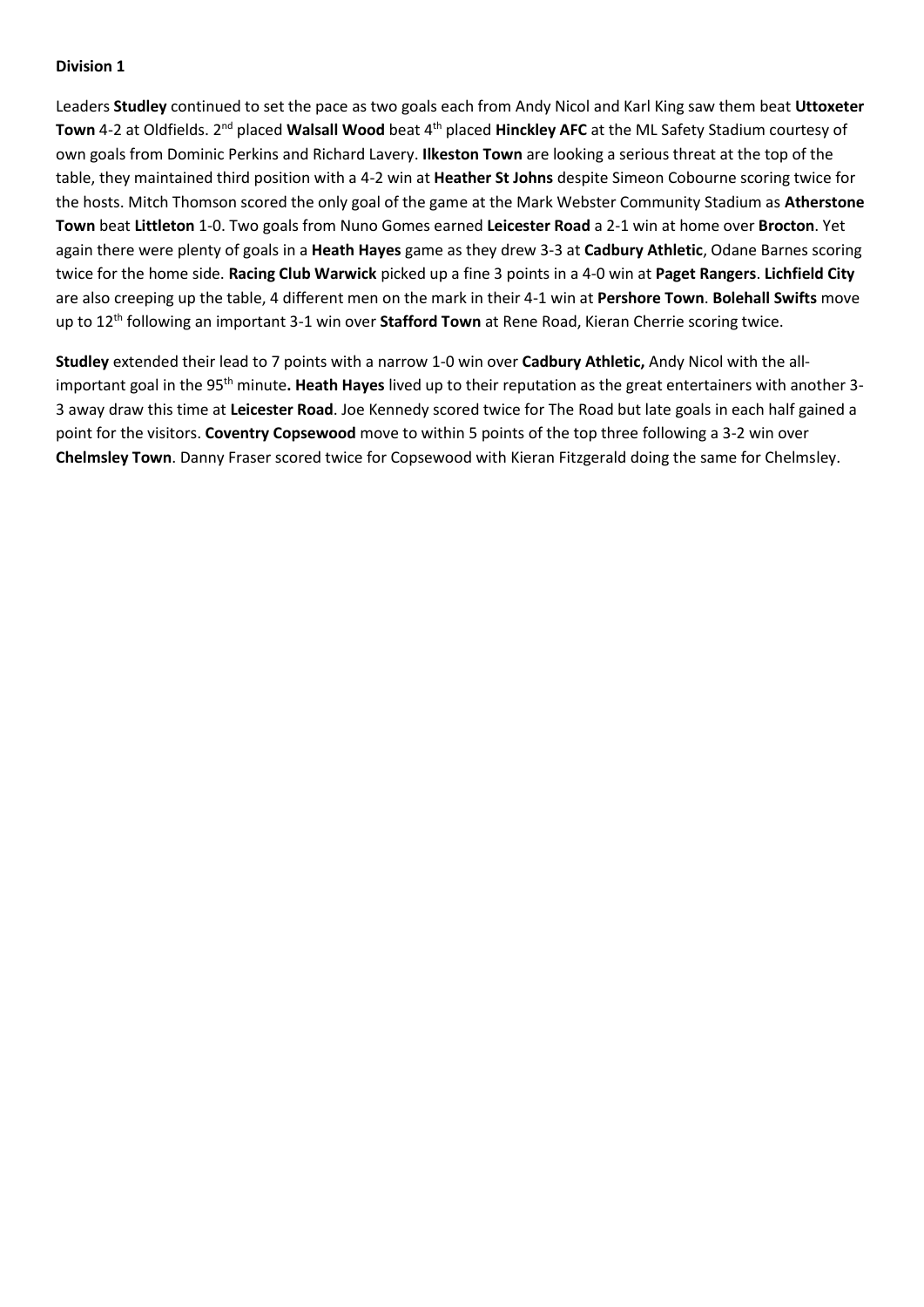## **League Table**

| <b>POS</b>      |                                      |  |  |                  |                         | <b>PWDLFAGDPTS</b> |
|-----------------|--------------------------------------|--|--|------------------|-------------------------|--------------------|
| 1               | <b>Studley</b>                       |  |  |                  | 15122 1 3415 19 38      |                    |
| 2               | <b>Walsall Wood</b>                  |  |  |                  | 12101 1 36 7 29         | 31                 |
| 3               | <b>Ilkeston Town</b>                 |  |  |                  | 16 9 3 4 36 20 16       | 30                 |
| 4               | Leicester Road                       |  |  |                  | 13 8 3 2 26 16 10       | 27                 |
| 5               | <b>Hinckley AFC</b>                  |  |  |                  | 14 8 2 4 47 26 21       | 26                 |
| 6               | <b>Atherstone Town</b>               |  |  |                  | 12 8 2 2 3 2 1 7 1 5    | 26                 |
| $\overline{7}$  | Coventry Copsewood 15 8 1 6 24 22 2  |  |  |                  |                         | 25                 |
| 8               | Racing Club Warwick 12 6 3 3 24 19 5 |  |  |                  |                         | 21                 |
| 9               | <b>Lichfield City</b>                |  |  | 12 5 5 2 30 24 6 |                         | 20                 |
| 10              | Littleton                            |  |  |                  | 13 6 0 7 23 21 2        | 18                 |
| 11              | <b>Paget Rangers</b>                 |  |  | 13 5 3 5 23 23 0 |                         | 18                 |
| 12              | <b>Heath Hayes</b>                   |  |  |                  | 14 4 5 5 40 37 3        | 17                 |
| 13              | <b>Bolehall Swifts</b>               |  |  |                  | 14 5 2 7 20 34 - 14 17  |                    |
| 14              | <b>Heather St Johns</b>              |  |  |                  | 11 5 1 5 34 26 8        | 16                 |
| 15              | <b>Chelmsley Town</b>                |  |  |                  | 13 5 0 8 1835-17 15     |                    |
| 16              | <b>Uttoxeter Town</b>                |  |  |                  | 16 4 1 11 25 39 - 14 13 |                    |
| 17 <sup>2</sup> | <b>Stafford Town</b>                 |  |  |                  | 15 4 0 11 20 32 - 12 12 |                    |
| 18              | <b>Brocton</b>                       |  |  |                  | 11 3 2 6 20 25 -5       | 11                 |
| 19              | <b>Cadbury Athletic</b>              |  |  |                  | 14 2 5 7 21 29 -8       | 11                 |
| 20              | <b>Nuneaton Griff</b>                |  |  |                  | 12 3 2 7 12 26 - 14     | 11                 |
| 21              | <b>Pershore Town</b>                 |  |  |                  | 13 3 1 9 20 33 - 13 10  |                    |
|                 | 22 Coventry Alvis                    |  |  |                  | 14 2 0 12 9 48 - 39     | - 6                |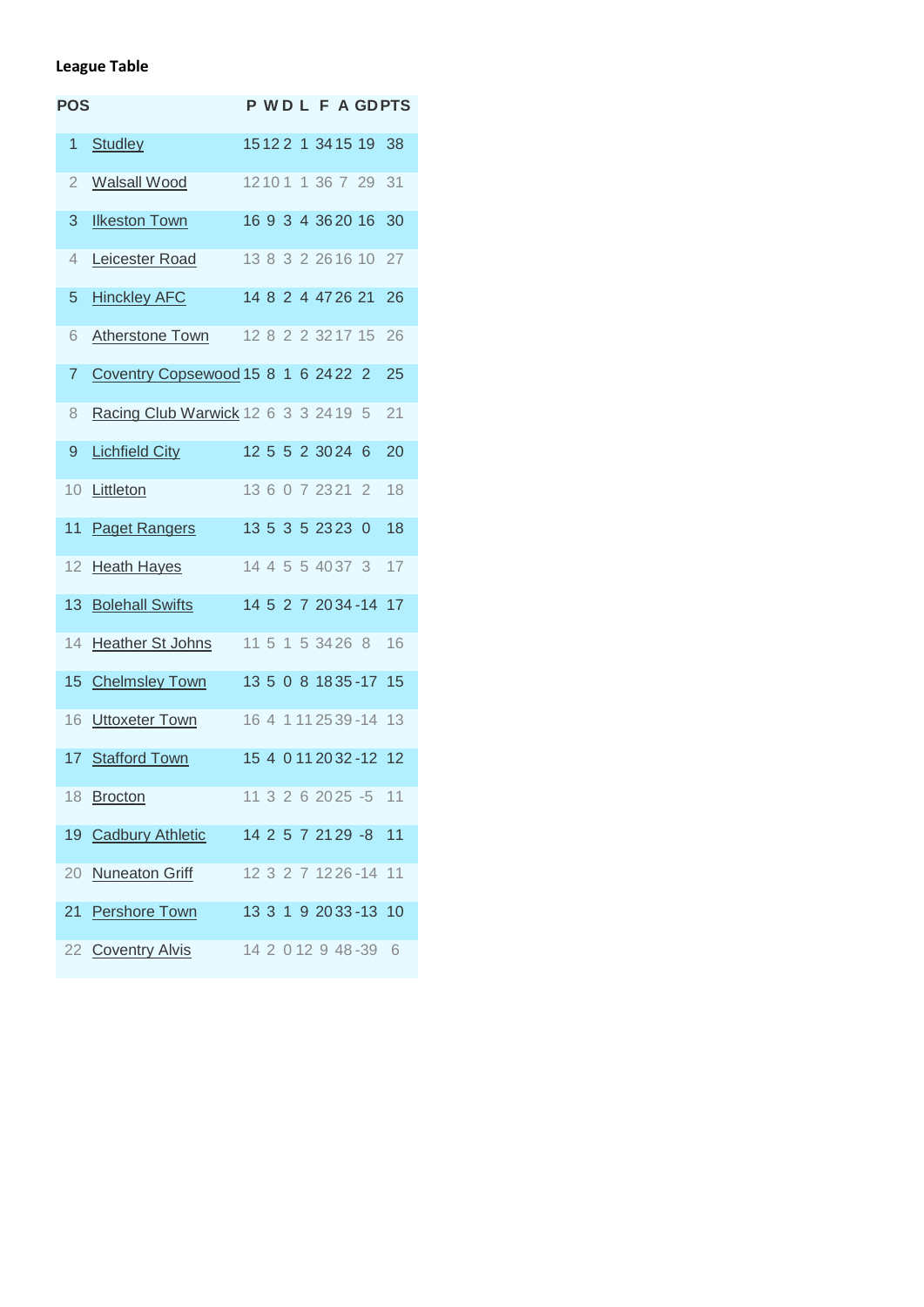We have new leaders of Division 2 as **Hampton** made it 7 wins on the trot with a 3-2 victory at **Knowle,** Simon Hinsley scoring twice. **Montpellier** closed the gap on the top two with a 2-0 win at home to **Northfield Town**. Connor Collins scored twice for **Fairfield Villa** in a 3-3 draw at home to **Bloxwich Town** for whom Cameron Moriarty also bagged a brace**. Droitwich Spa** climbed to 9th in the table with a 3-1 win at **Barnt Green Spartak**. **Moors**  Academy have found their feet in Division 2 and are now 8<sup>th</sup>, Callum Coyle and Ashanti Pryce both scoring twice in a 4-2 win over **Earlswood Town**.

| 1 Hampton                                    |  |  |  |                           | 118122216 6 25 |
|----------------------------------------------|--|--|--|---------------------------|----------------|
| 2 NKF Burbage                                |  |  |  | 1072127121523             |                |
| 3 Montpellier                                |  |  |  | 1071236132322             |                |
| 4 Knowle                                     |  |  |  | 116052420 4 18            |                |
| 5 Smithswood Firs                            |  |  |  | 8 5 1 2 2 2 1 1 1 1 1 1 6 |                |
| 6 Northfield Town                            |  |  |  | 114341313 0 15            |                |
| 7 Feckenham                                  |  |  |  | 105051519-415             |                |
| 8 Moors Academy                              |  |  |  | 9 3 3 3 1 5 2 1 - 6 1 2   |                |
| 9 Droitwich Spa                              |  |  |  | 8 3 2 3 1 0 1 0 1 1       |                |
| 10 Coton Green                               |  |  |  | 8 24 214 12 2 10          |                |
| 11 Earlswood Town                            |  |  |  | 102441319-6 10            |                |
| 12 Fairfield Villa                           |  |  |  | 102351423-99              |                |
| 13 Redditch Borough                          |  |  |  | 8 2 2 4 1 3 1 5 - 2 8     |                |
|                                              |  |  |  |                           |                |
| 14 Bloxwich Town                             |  |  |  | 112271925-68              |                |
| 15 Barnt Green Spartak 10 1 4 5 12 25 - 13 7 |  |  |  |                           |                |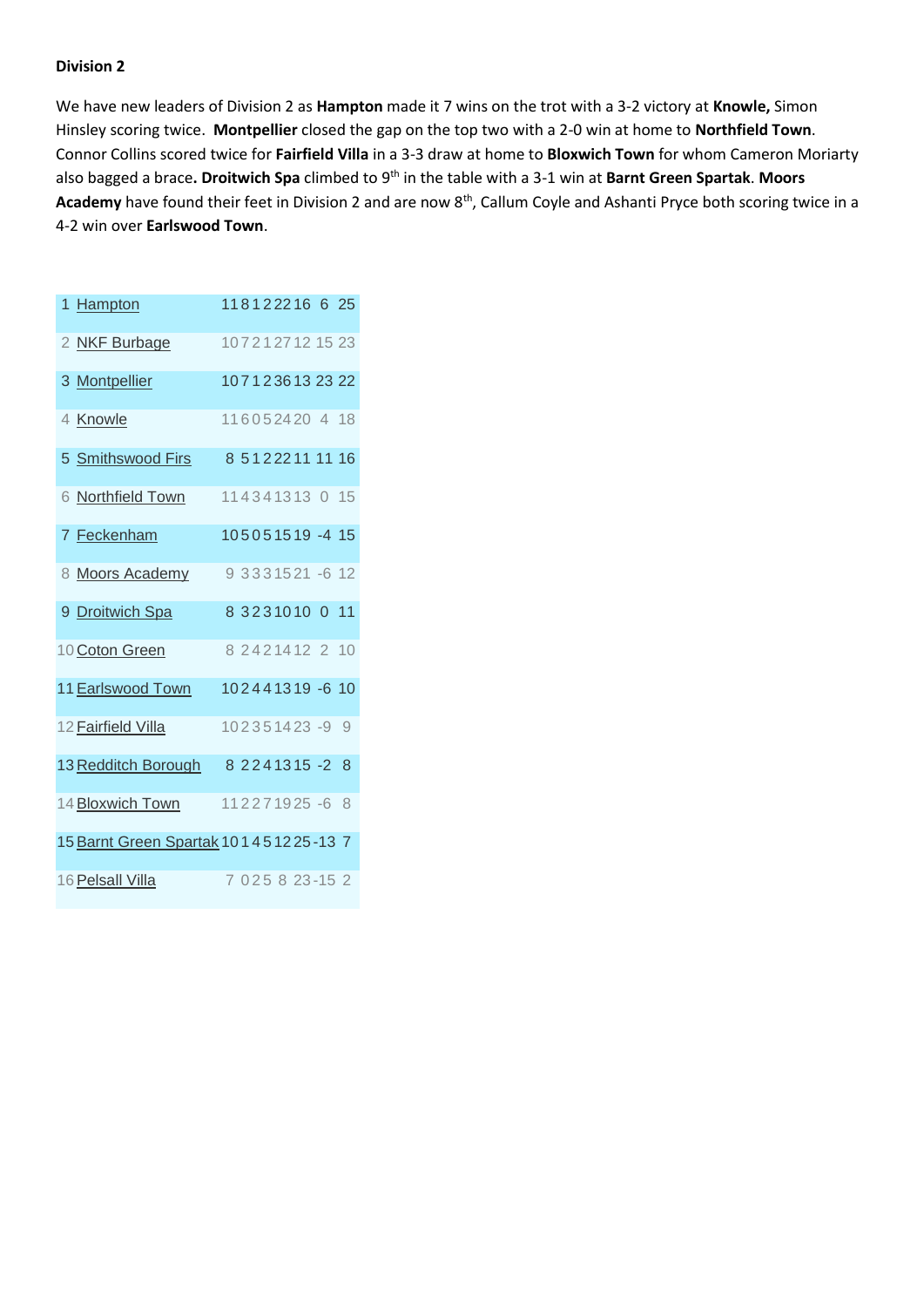In the game at the top of the table, it was leaders **GNP Sports** who maintained their 100% record with two late goals sealing a 4-3 win over 3rd placed **Bartestree** who drop a place following the result. Tom Rawlings scored twice for GNP. **Alcester Town** are 2nd, James Ward scoring twice in a 4-1 win over **Enville Athletic**. After failing to win in their opening 6 games of the season, **AFC Solihull** now have three wins on the spin, the latest a 5-2 win over **Shipston Excelsior** at Tudor Grange. Andy Matthews scored twice for Solihull with Patrick Featherston bagging a couple for Shipston. **Birmingham Tigers** recorded their 2nd win of the season, 3-1 at bottom club **Castle Vale Town**, the result moving Tigers up to 12th place in the table. **CT Shush** occupy a top 6 place following a 3-1 win over **Coventrians**. **Inkberrow** are another side to pick up their 2nd win of the season, 2-1 away at **Boldmere Sports & Social Falcons**. **Leamington Hibernian** moved 5 points clear of the bottom following a 2-1 win at **Continental Star**.

| 1 GNP Sports                                     |  |  |  | 7700209 11 21    |  |
|--------------------------------------------------|--|--|--|------------------|--|
| 2 Alcester Town                                  |  |  |  | 851225121316     |  |
| 3 FC Stratford                                   |  |  |  | 550039 2 37 15   |  |
| 4 Bartestree                                     |  |  |  | 85032213 9 15    |  |
| 5 Shipston Excelsior                             |  |  |  | 95042724 3 15    |  |
| 6 CT Shush                                       |  |  |  | 8341158 7 13     |  |
| 7 Boldmere Sports & Social Falcons 84041917 2 12 |  |  |  |                  |  |
| 8 AFC Solihull                                   |  |  |  | 93242221 1 11    |  |
| 9 Coventrians                                    |  |  |  | 83142018 2 10    |  |
| 10 Central Ajax                                  |  |  |  | 5230116 5 9      |  |
| 11 Inkberrow                                     |  |  |  | 72231716 1 8     |  |
| 12 Birmingham Tigers                             |  |  |  | 72141323-107     |  |
| 13 Enville Athletic                              |  |  |  | 7133614-86       |  |
| 14 Continental Star                              |  |  |  | 7205826-186      |  |
| 15 Leamington Hibernian                          |  |  |  | 8125 9 30 - 21 5 |  |
| 16 Castle Vale Town                              |  |  |  | 9018 7 41 - 34 1 |  |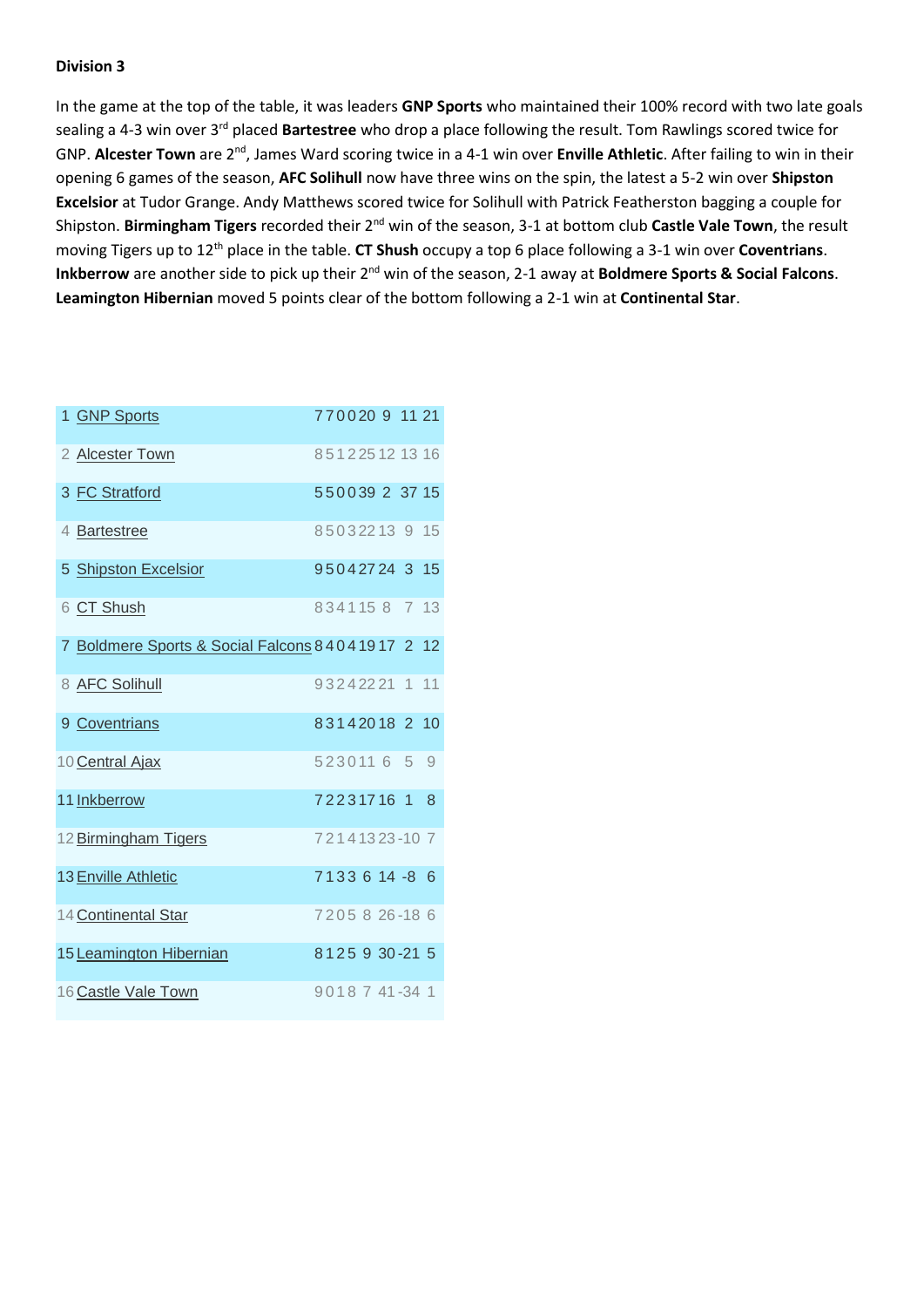## **Polymac Packaging League Cup**

A goal on the stroke of half-time from Luke Edwards gave **Coleshill Town** the victory at **Haughmond**

## **Presidents Cup**

Two goals from Ben Ellicott eased **Feckenham** through against **Coton Green**, 2-1 the final score.

## **Other Cups**

In the Smedley Crooke Memorial Charity Cup, **Smithswood Firs** made progress beating **Redditch Borough** 5-2 with Martin Crawford scoring twice. Two goals from Mark Steele helped **Barnt Green Spartak** to a 3-0 win over Sutton United.

In the Coventry Evening Telegraph Cup, **Coventry Copsewood** scored 9 without reply against Ambleside Sports, Lawrence Rawlings with 3 and Andre Yerou 2. **Coventry Alvis** were beaten 3-1 at home by Folly Lane OB. **Coventry United Under 21s** beat Canley Social on penalties after it finished 1-1. No such luck for **FC Stratford**, who lost a penalty shoot-out against Copsewood (Coventry) again after a 1-1 draw.

**Rugby Town** progressed to the next round of the Birmingham Senior Cup with a 4-0 win at **AFC Wulfrunians**.

Two goals from Shaun Rickford set **Long Eaton United** on their way to a Derbyshire Senior Cup win over Hilton Harriers, 4-1 the final score.

**Brocton** travelled to Shropshire in the JW Hunt Cup and came away from AFC Bridgnorth with a 5-0 win, veteran Paul McMahon scoring twice.

## **WORCESTERSHIRE MINOR CUP ROUND 1**

Droitwich Spa G & B **0** v **2** Inkberrow Res,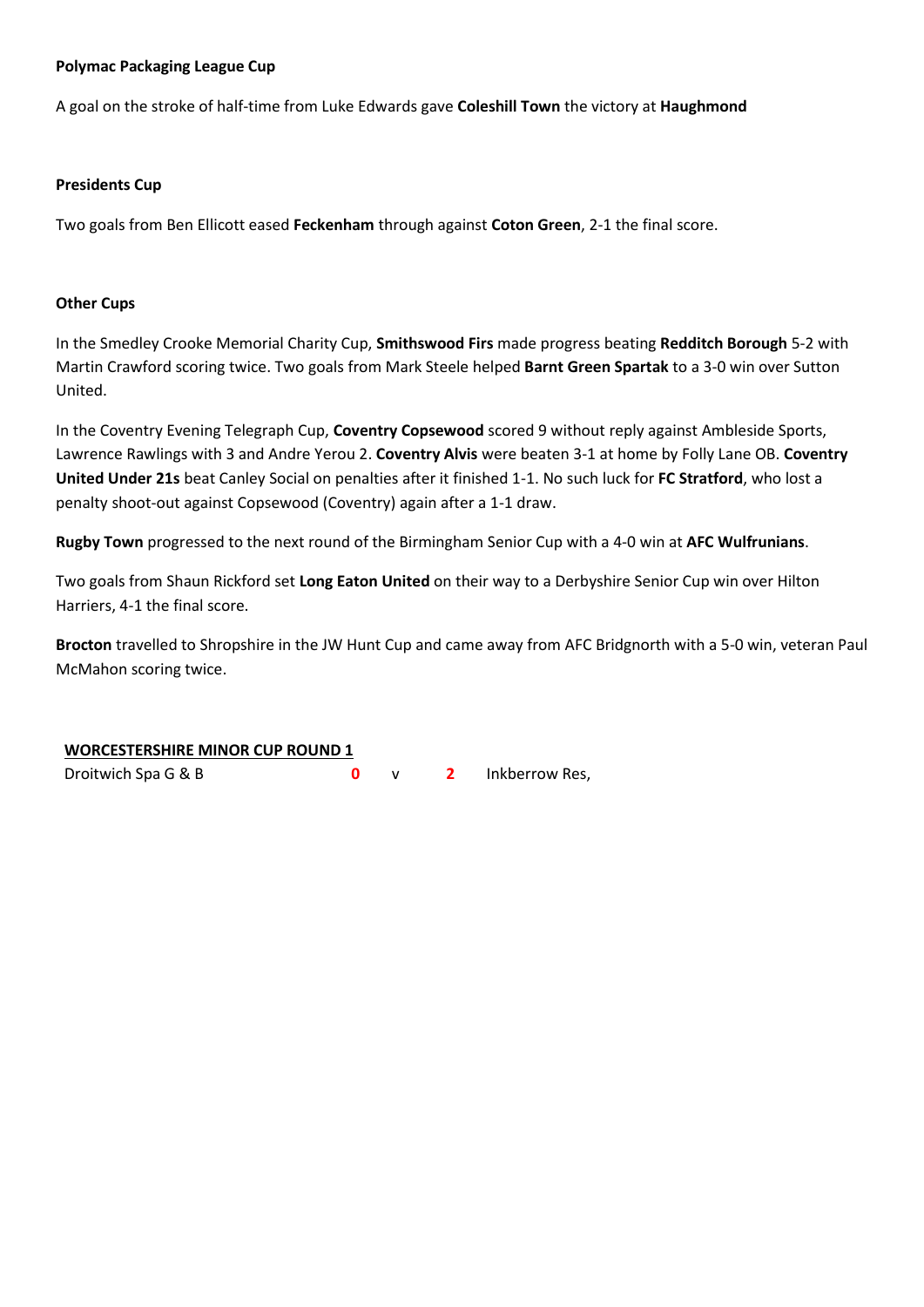#### **Reserves**

## **RESERVE DIVISION**

| <b>Bromsgrove Sporting</b> |    | V              | - 3                     | Greslev                |
|----------------------------|----|----------------|-------------------------|------------------------|
| Coton Green                |    | $\mathbf{V}$   | $\overline{\mathbf{2}}$ | Alvechurch             |
| Lichfield City             |    | $\mathsf{v}$ 7 |                         | Cadbury Athletic       |
| <b>Nuneaton Griff</b>      | 3. |                | $\mathbf{1}$            | <b>Bolehall Swifts</b> |

| 1 Gresley Reserves                           |  |  |                |  | 4310135810 |
|----------------------------------------------|--|--|----------------|--|------------|
| 2 Coton Green Reserves                       |  |  | 43017349       |  |            |
| <b>3 Nuneaton Griff Reserves</b>             |  |  | 5212813-57     |  |            |
| 4 Cadbury Athletic Reserves                  |  |  | 520312666      |  |            |
| <b>5 Alvechurch Reserves</b>                 |  |  | $420278 - 16$  |  |            |
| <b>6 Bolehall Swifts Reserves</b>            |  |  | $31116$ 7 -1 4 |  |            |
| 7 Bromsgrove Sporting Reserves 3102 4 5 -1 3 |  |  |                |  |            |
| 8 Knowle Reserves                            |  |  | $310245 - 13$  |  |            |
| 9 Lichfield City Reserves                    |  |  | 3012 4 13-9 1  |  |            |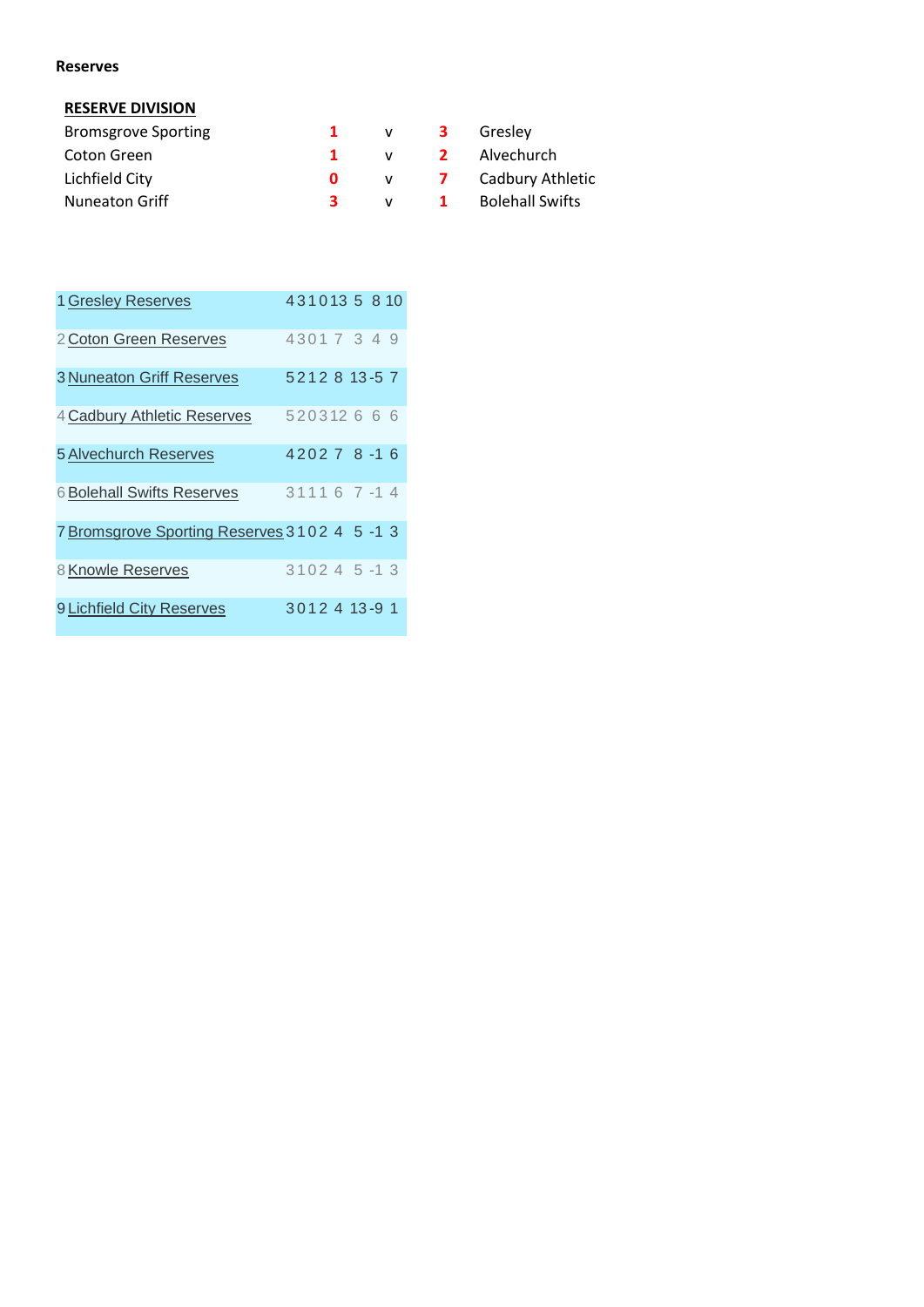## **Under 21 Division**

## **UNDER 21 DIVISION EAST**

| AFC Rushden & Diamonds Elite  | O              | $\mathsf{v}$ | 5 | <b>FCV Reds</b>             |
|-------------------------------|----------------|--------------|---|-----------------------------|
| <b>Bedworth United</b>        | 3              | $\mathsf{v}$ | 2 | Quorn                       |
| <b>Kettering Town</b>         | 2              | v            | 5 | Atherstone Town             |
| Leicester Nirvana             | 1              | v            | 1 | Coleshill Town              |
| Tamworth                      | 1              | v            | 0 | <b>Aylestone Park</b>       |
| <b>UNDER 21 DIVISION WEST</b> |                |              |   |                             |
| <b>Brocton</b>                | 3              | $\mathsf{v}$ | 0 | <b>Continental Star</b>     |
| Evesham United                | $\overline{2}$ | $\mathsf{v}$ | 0 | <b>AFC Redditch</b>         |
| <b>Heath Hayes</b>            | 2              | $\mathsf{v}$ | 3 | <b>Rushall Olympic</b>      |
| <b>Highgate United</b>        | 0              | v            | 5 | <b>Boldmere St Michaels</b> |
| H O W Academy                 | 1              | v            | 5 | <b>Worcester City</b>       |
| <b>Sutton Coldfield Town</b>  | 0              | v            | 2 | <b>Wychall Wanderers</b>    |
|                               |                |              |   |                             |

| 1 Bedworth United U21                                                       |  |  | 107212513 12 23 1 Boldmere St Michaels U21 1052334 2014 17 |                 |  |
|-----------------------------------------------------------------------------|--|--|------------------------------------------------------------|-----------------|--|
| 2 Tamworth U21                                                              |  |  | 8 61130 6 24 19 2 Heath Hayes U21                          | 8 521261313 17  |  |
| 3 Aylestone Park U21                                                        |  |  | 105051723 -6 15 3 Evesham United U21                       | 1052323149 17   |  |
| 4 Coventry United U21                                                       |  |  | 8 42223 11 12 14 4 Continental Star U21                    | 9 52228208 17   |  |
| 5 Leicester Nirvana U21                                                     |  |  | 104241621 -5 14 5 Worcester City U21                       | 8 512241410 16  |  |
| 6 Coleshill Town U21                                                        |  |  | 9 3422011 9 13 6 Brocton U21                               | 6 40217116 12   |  |
| 7 Quorn U21                                                                 |  |  | 9 4141613 3 13 7 Wychall Wanderers U21                     | 9 3332234-1212  |  |
| 8 Milton Keynes College U21                                                 |  |  | 8 4131614 2 13 8 Rushall Olympic U21                       | 6 3039 13-4 9   |  |
| 9 FCV Reds U21                                                              |  |  | 7 4031910 9 12 9 H.O.W. Academy U21                        | $92161724 - 77$ |  |
| 10 Atherstone Town U21                                                      |  |  | 8 2061634-18 6 10 AFC Redditch U21                         | 8 2151522-7 7   |  |
| 11 Kettering Town U21                                                       |  |  | 8 107 5 21-16 3 11 Highgate United U21                     | 8 2151427-137   |  |
| 12 AFC Rushden & Diamonds Elite U21 7 016 1 27-26 1 12 Droitwich Spa BG U21 |  |  |                                                            | 9 1351224-126   |  |
|                                                                             |  |  | 13 Sutton Coldfield Town U21 6 0421015-5 4                 |                 |  |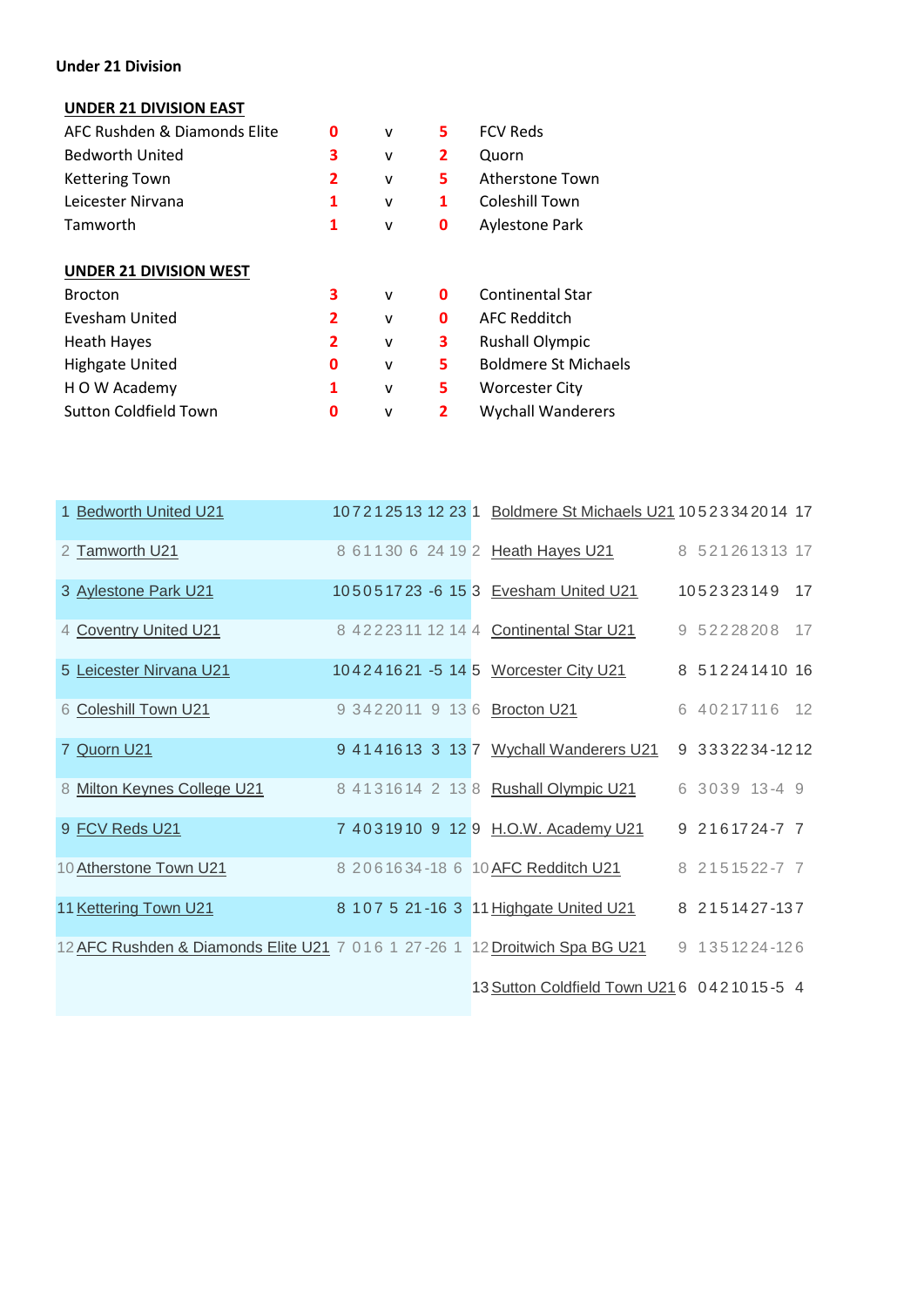## **Leading scorers**

**Premier Division**

| Lei Brown                    | <b>Highgate United</b>                  | 15 |
|------------------------------|-----------------------------------------|----|
| <b>Aaron Lloyd</b>           | <b>Stourport Swifts</b>                 | 15 |
| <b>Marco Adaggio</b>         | <b>Highgate United</b>                  | 14 |
| <b>Dave Reynolds</b>         | <b>Worcester City</b>                   | 14 |
| <b>David Meese</b>           | <b>Sporting Khalsa</b>                  | 14 |
| <b>Kyle Brady</b>            | <b>AFC Wulfrunians, Sporting Khalsa</b> | 13 |
| <b>Steve Hole</b>            | Haughmond                               | 13 |
| <b>Elliott Reeves</b>        | <b>Heanor Town</b>                      | 11 |
| <b>Robbie Bunn</b>           | <b>Bromsgrove Sporting</b>              | 10 |
| <b>Matt Gardner</b>          | <b>Coleshill Town</b>                   | 10 |
| <b>Ryan Nesbitt</b>          | <b>Boldmere St Michaels</b>             | 10 |
| <b>Mitch Piggon</b>          | <b>Coventry United</b>                  | 10 |
| <b>Martin Smyth</b>          | Rocester                                | 10 |
| <b>Jack Till</b>             | <b>Lye Town</b>                         | 10 |
| <b>Nick Turton</b>           | <b>AFC Wulfrunians</b>                  | 10 |
| <b>Reuben Wiggins-Thomas</b> | <b>Rugby Town</b>                       | 10 |
| <b>Jake Betts</b>            | <b>Shepshed Dynamo</b>                  | 9  |
| <b>Joe Boachie</b>           | <b>Loughborough University</b>          | 9  |
| <b>Shay Brennan</b>          | <b>Shepshed Dynamo</b>                  | 9  |
| <b>Mark Danks</b>            | <b>Worcester City</b>                   | 9  |
| <b>Ryan Harkin</b>           | <b>Coventry Sphinx</b>                  | 9  |
| <b>Kevin Hemagou</b>         | <b>South Normanton Athletic</b>         | 9  |
| <b>Liam Hurst</b>            | <b>Shepshed Dynamo</b>                  | 9  |

**Craig Bannister (Sporting Khalsa), Dominic Brennan (Quorn), Luke Crosby (South Normanton Athletic), David Kolodynski (Rugby Town), Nick MacPherson (Stourport Swifts), Dean Rathbone (Coleshill Town), Craig Reid (Coventry united) and Oli Roome (Rocester) all on 8 goals**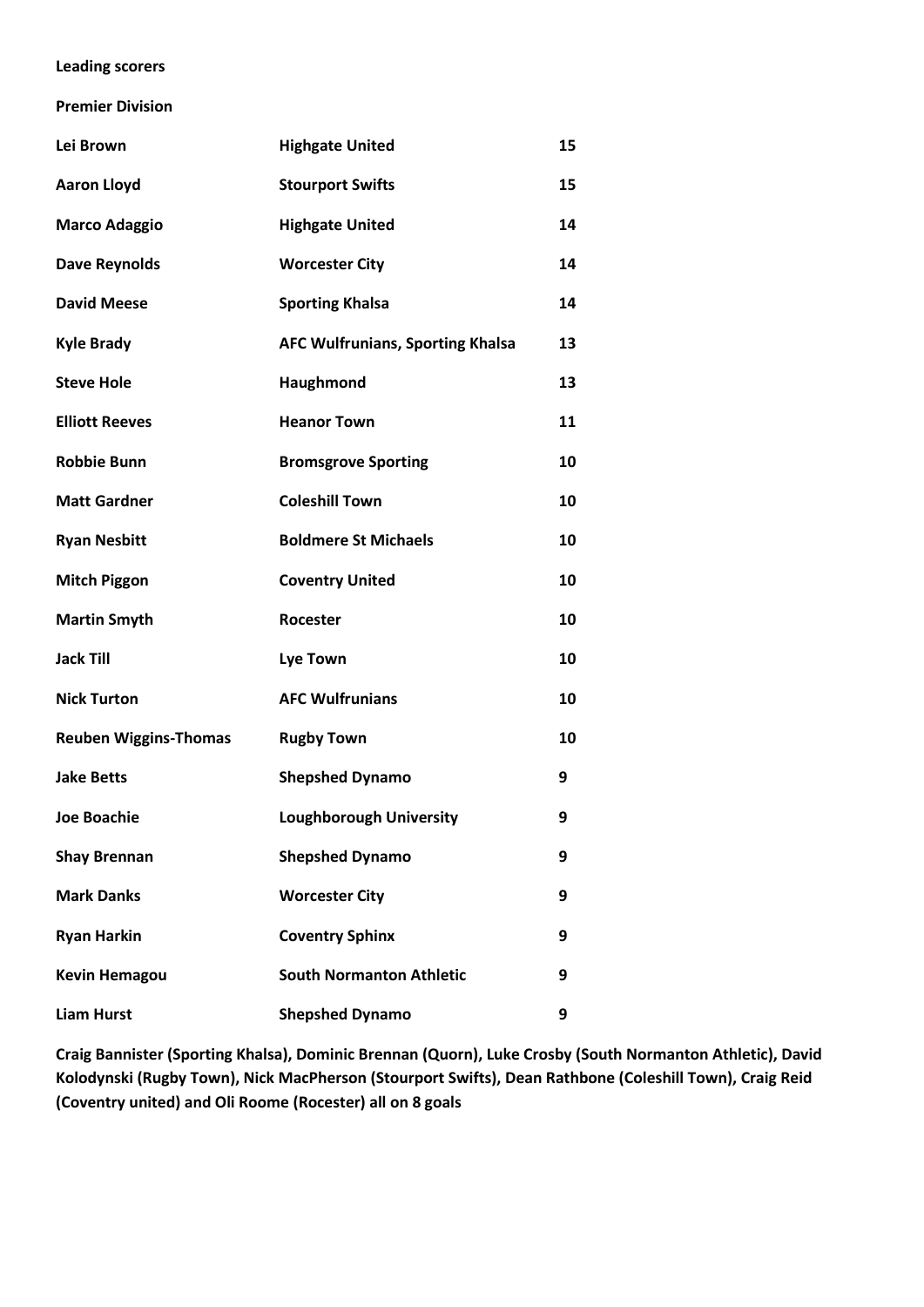| <b>Simeon Cobourne</b> | <b>Heather St Johns</b>             | 22 |
|------------------------|-------------------------------------|----|
| <b>Regan Smith</b>     | <b>Heath Hayes</b>                  | 16 |
| <b>George Bowerman</b> | <b>Hinckley AFC</b>                 | 14 |
| <b>Daniel Carter</b>   | <b>Littleton</b>                    | 14 |
| <b>Steve Hart</b>      | <b>Hinckley AFC</b>                 | 13 |
| <b>Alex Naughton</b>   | <b>Atherstone Town</b>              | 13 |
| <b>Paul Sullivan</b>   | <b>Walsall Wood</b>                 | 13 |
| <b>Andy Nicol</b>      | <b>Studley</b>                      | 12 |
| <b>Odane Barnes</b>    | <b>Cadbury Athletic</b>             | 11 |
| <b>Daniel Carter</b>   | <b>Paget Rangers</b>                | 11 |
| <b>Kyle Esplin</b>     | <b>Uttoxeter Town</b>               | 11 |
| <b>Alex Marshall</b>   | <b>Ilkeston Town</b>                | 11 |
| <b>Joey Butlin</b>     | <b>Walsall Wood</b>                 | 10 |
| <b>Nuno Gomes</b>      | <b>Leicester Road</b>               | 10 |
| <b>Joe Hartshorne</b>  | <b>Brocton</b>                      | 10 |
| <b>Greg Downes</b>     | <b>Leicester Road</b>               | 9  |
| <b>Dan Griffiths</b>   | <b>Lichfield City</b>               | 9  |
| <b>Michael Wright</b>  | Pershore Town / Littleton           | 9  |
| <b>Jamie Clarke</b>    | <b>Pershore Town</b>                | 8  |
| <b>Montel Gibson</b>   | <b>Ilkeston Town</b>                | 8  |
| <b>Paul McMahon</b>    | <b>Brocton</b>                      | 8  |
| <b>Shane Benjamin</b>  | <b>Heather St Johns</b>             | 7  |
| <b>Adam Knight</b>     | <b>Racing Club Warwick</b>          | 7  |
| <b>Ryan Pace</b>       | <b>Coventry Alvis/Stafford Town</b> | 7  |
| <b>Mitch Thompson</b>  | <b>Atherstone Town</b>              | 7  |
| Josh Westwood          | <b>Studley</b>                      | 7  |

**Michael Bloore (Bolehall Swifts), Matt Brennan (Nuneaton Griff), Luke Church (Racing Club Warwick), Jack Edwards (Brocton), Nuno Gomes (Leicester Road), Jake Humphries (Heath Hayes), Matt Langham (Leicester Road), James McGrady (Heath Hayes), Jemeul Mills (Chelmsley Town), Daniel Priest (Pershore Town) and Dave Yonwin (Heather St johns) all on 6 goals**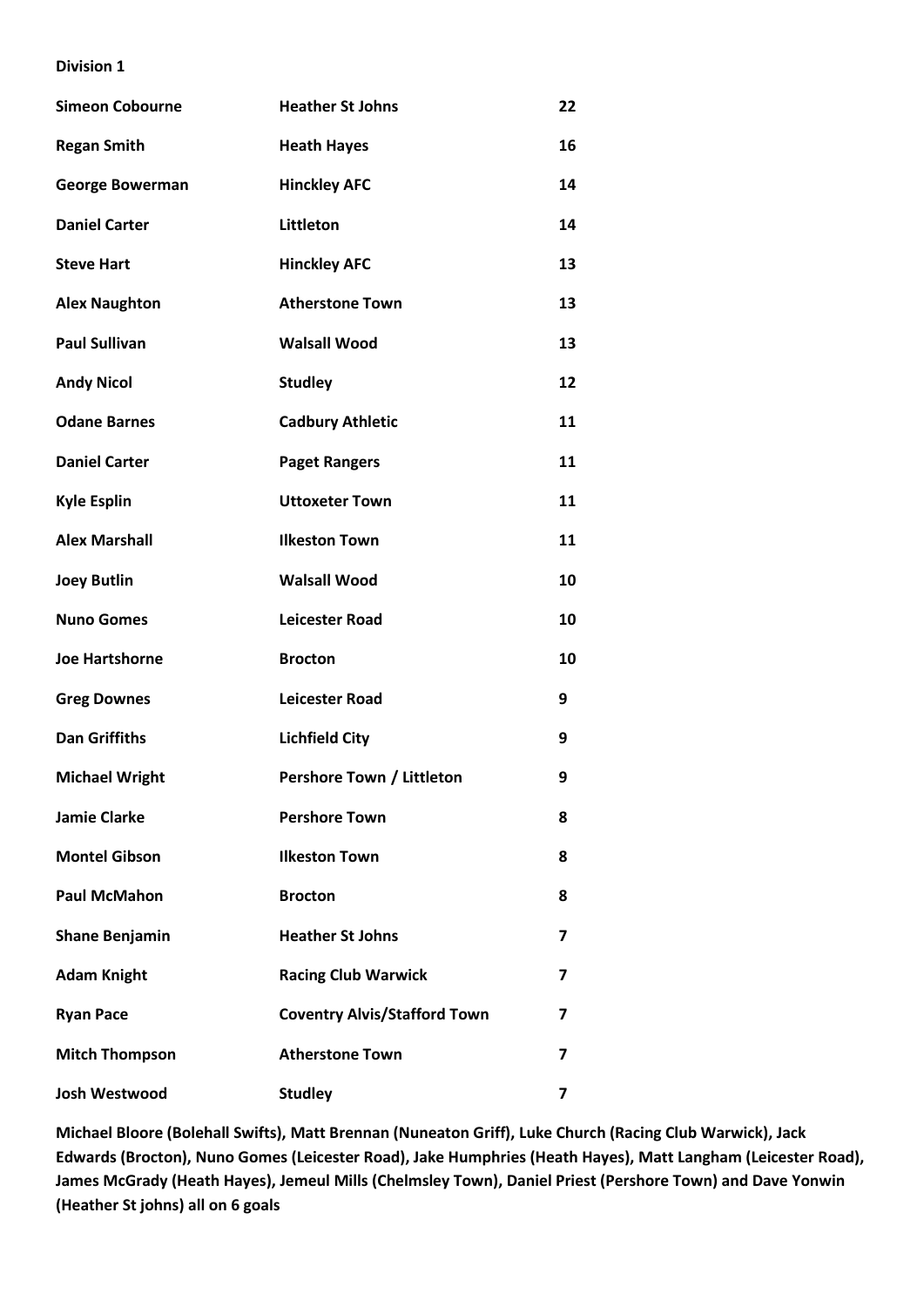| <b>Stuart Hendrie</b>     | <b>Montpellier</b>         | 18                      |
|---------------------------|----------------------------|-------------------------|
| <b>Jess Adcock</b>        | <b>NKF Burbage</b>         | 13                      |
| <b>Trea Bertie</b>        | <b>Smithswood Firs</b>     | 13                      |
| <b>Martin Crawford</b>    | <b>Smithswood Firs</b>     | 12                      |
| <b>Tom Smith</b>          | <b>NKF Burbage</b>         | 12                      |
| <b>Steve Ruck</b>         | <b>Knowle</b>              | 11                      |
| <b>Callum Coyle</b>       | <b>Moors Academy</b>       | 8                       |
| <b>Adam Garmson</b>       | <b>Northfield Town</b>     | 8                       |
| <b>Dominic Strevens</b>   | <b>Barnt Green Spartak</b> | 8                       |
| <b>Alex Coultas</b>       | <b>NKF Burbage</b>         | $\overline{\mathbf{z}}$ |
| <b>Chris Lloyd</b>        | <b>Smithswood Firs</b>     | 7                       |
| <b>Cameron Moriarty</b>   | <b>Bloxwich Town</b>       | 7                       |
| <b>Ashanti Price</b>      | <b>Moors Academy</b>       | 7                       |
| <b>Ryan Andrews</b>       | <b>Moors Academy</b>       | 6                       |
| <b>Nathan Astill</b>      | <b>NKF Burbage</b>         | 6                       |
| <b>Umit Eminoglu</b>      | Feckenham                  | 6                       |
| <b>Adam Goodby</b>        | <b>Coton Green</b>         | 6                       |
| <b>James Lemon</b>        | <b>Droitwich Spa</b>       | 6                       |
| <b>Sam Melia</b>          | <b>Bloxwich Town</b>       | 6                       |
| <b>Andrew Millan</b>      | <b>Coton Green</b>         | 6                       |
| <b>Daniel Murphy</b>      | Feckenham                  | 6                       |
| <b>Ainsley Seivwright</b> | Hampton                    | 6                       |
| <b>Kelsn Shepard</b>      | <b>Montpellier</b>         | 6                       |
| <b>Ryan Walker</b>        | Hampton                    | 6                       |
| <b>Ellis Blakemore</b>    | <b>Fairfield Villa</b>     | 5                       |
| <b>Jake Garner</b>        | <b>NKF Burbage</b>         | 5                       |
| <b>Daniel Pitt</b>        | <b>Fairfield Villa</b>     | 5                       |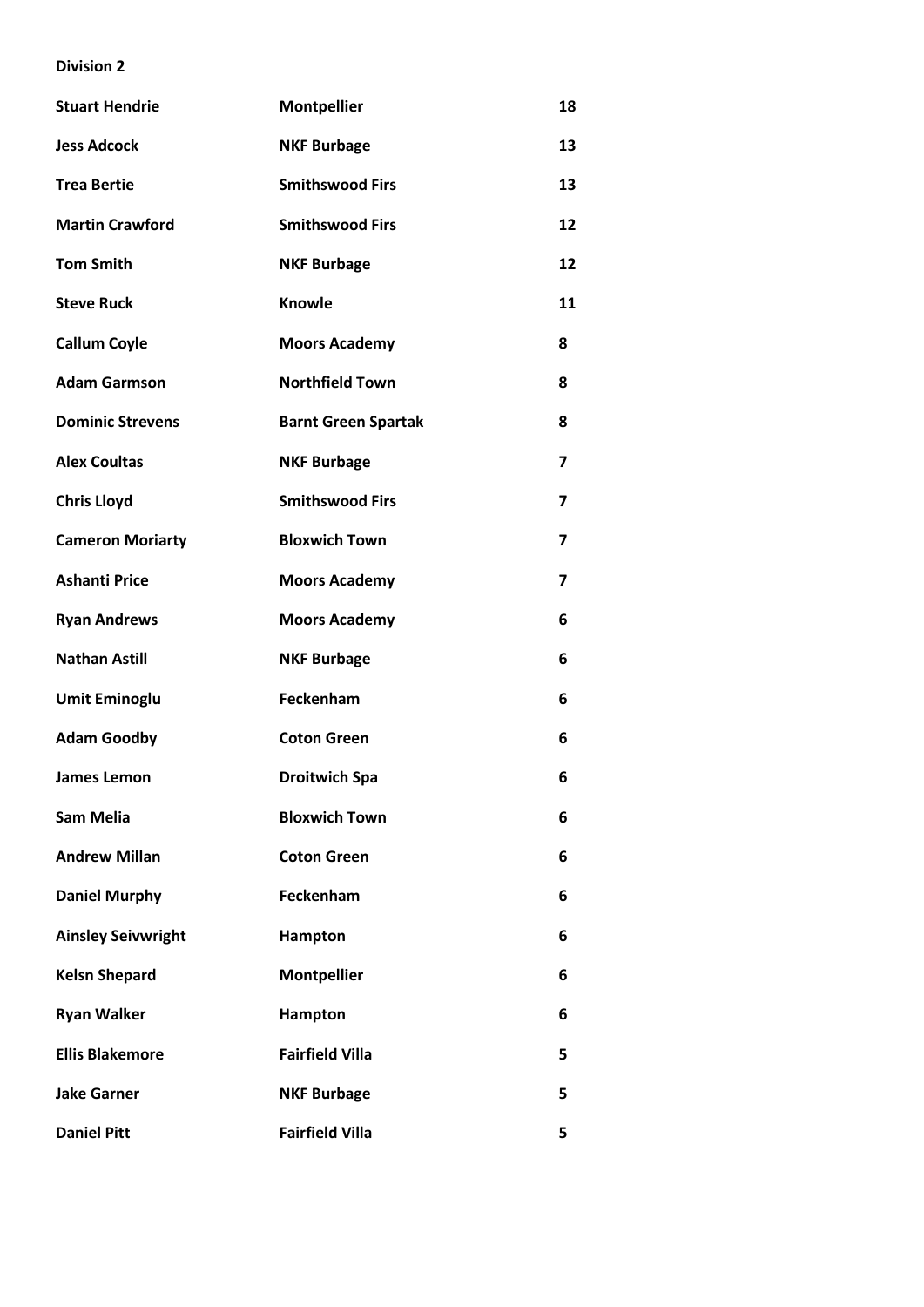| <b>James Gifford</b>      | <b>FC Stratford</b>                         | 17 |
|---------------------------|---------------------------------------------|----|
| <b>Jimmy Ward</b>         | <b>Alcester Town</b>                        | 13 |
| <b>Reece Gibson</b>       | <b>Boldmere Sports &amp; Social Falcons</b> | 12 |
| <b>Dylan Parker</b>       | <b>FC Stratford</b>                         | 12 |
| <b>Nathan Davies</b>      | <b>Inkberrow</b>                            | 11 |
| <b>James Drinkwater</b>   | <b>Shipston Excelsior</b>                   | 11 |
| <b>Louis Mann</b>         | <b>Bartestree</b>                           | 9  |
| <b>Ellis Kalach</b>       | <b>Alcester Town</b>                        | 7  |
| <b>Thomas Cuppleditch</b> | <b>Coventrians</b>                          | 6  |
| <b>Tyler Haddow</b>       | <b>Coventrians</b>                          | 6  |
| <b>Jake Harris</b>        | <b>Shipston Excelsior</b>                   | 6  |
| <b>Ben Hill</b>           | <b>FC Stratford</b>                         | 6  |
| <b>Andy Matthews</b>      | <b>AFC Solihull</b>                         | 6  |
| <b>William Beach</b>      | <b>Alcester Town</b>                        | 5  |
| <b>James Clarke</b>       | <b>Boldmere Sports &amp; Social Falcons</b> | 5  |
| <b>Kyle Hudlin</b>        | <b>Castle Vale Town</b>                     | 5  |
| Josh O'Reilly             | <b>CT Shush</b>                             | 5  |
| <b>Tom Parnaby</b>        | <b>FC Stratford</b>                         | 5  |
| <b>Daniel Stokes</b>      | <b>FC Stratford</b>                         | 5  |
| <b>Ashley Wilkes</b>      | <b>FC Stratford</b>                         | 5  |

**Abubaker Abdulkarim (Birmingham Tigers), Charlie Cook (GNP Sports), Daniel Fleming (Boldmere Sports & Social Falcons), Joe Godson (Shipston Excelsior), Jonathan Hamer (AFC Solihull), Brad Hands (Inkberrow), Abdullah Kenewa (Birmingham Tigers), Miles Langford (Bartestree), Matthew Lewis (Boldmere Sports & Social Falcons), Jake Montgomery (Central Ajax), Leigh Phillips (GNP Sports) and Younes Touati (Birmingham Tigers) all on 4 goals**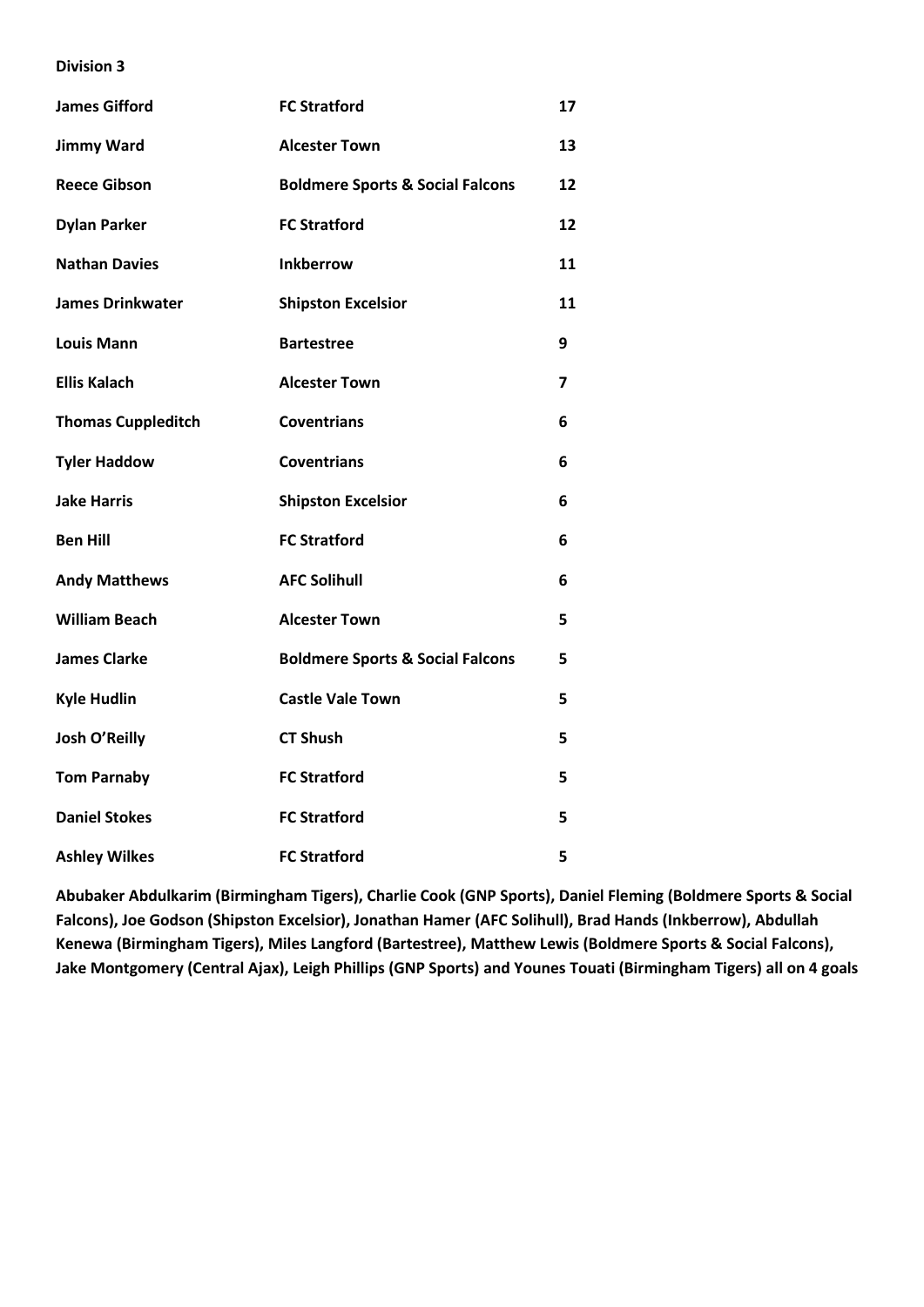#### **Reserves**

| <b>Dean Fisher</b>          | <b>Alvechurch</b>       | 9                       |
|-----------------------------|-------------------------|-------------------------|
| <b>Sam Hammerton</b>        | Gresley                 | 9                       |
| <b>Kane Lee</b>             | Gresley                 | $\overline{\mathbf{z}}$ |
| <b>Jarrell Hylton</b>       | <b>Cadbury Athletic</b> | 6                       |
| <b>Josh Dutton</b>          | Gresley                 | 5                       |
| <b>Chris Hughes-Tranter</b> | <b>Cadbury Athletic</b> | 5                       |
| <b>Zakim Evans</b>          | Gresley                 | 4                       |
| <b>Ethan Hanks</b>          | Alvechurch              | 4                       |
| <b>Daniel Lawrence</b>      | Alvechurch              | 4                       |
| <b>Harry Landsowne</b>      | Gresley                 | 4                       |
| <b>Elliot Nash</b>          | Alvechurch              | 4                       |
| <b>Liam Arrowsmith</b>      | <b>Coton Green</b>      | 3                       |
| <b>Lewis Brade</b>          | Alvechurch              | 3                       |
| <b>Charlie Griffths</b>     | Knowle                  | 3                       |
| <b>Curtis Haynes</b>        | <b>Coton Green</b>      | 3                       |
| <b>Marc Johnston</b>        | <b>Nuneaton Griff</b>   | 3                       |
| <b>Chanda Mulenga</b>       | <b>Nuneaton Griff</b>   | 3                       |
| <b>Liam Wickett</b>         | <b>Bolehall Swifts</b>  | 3                       |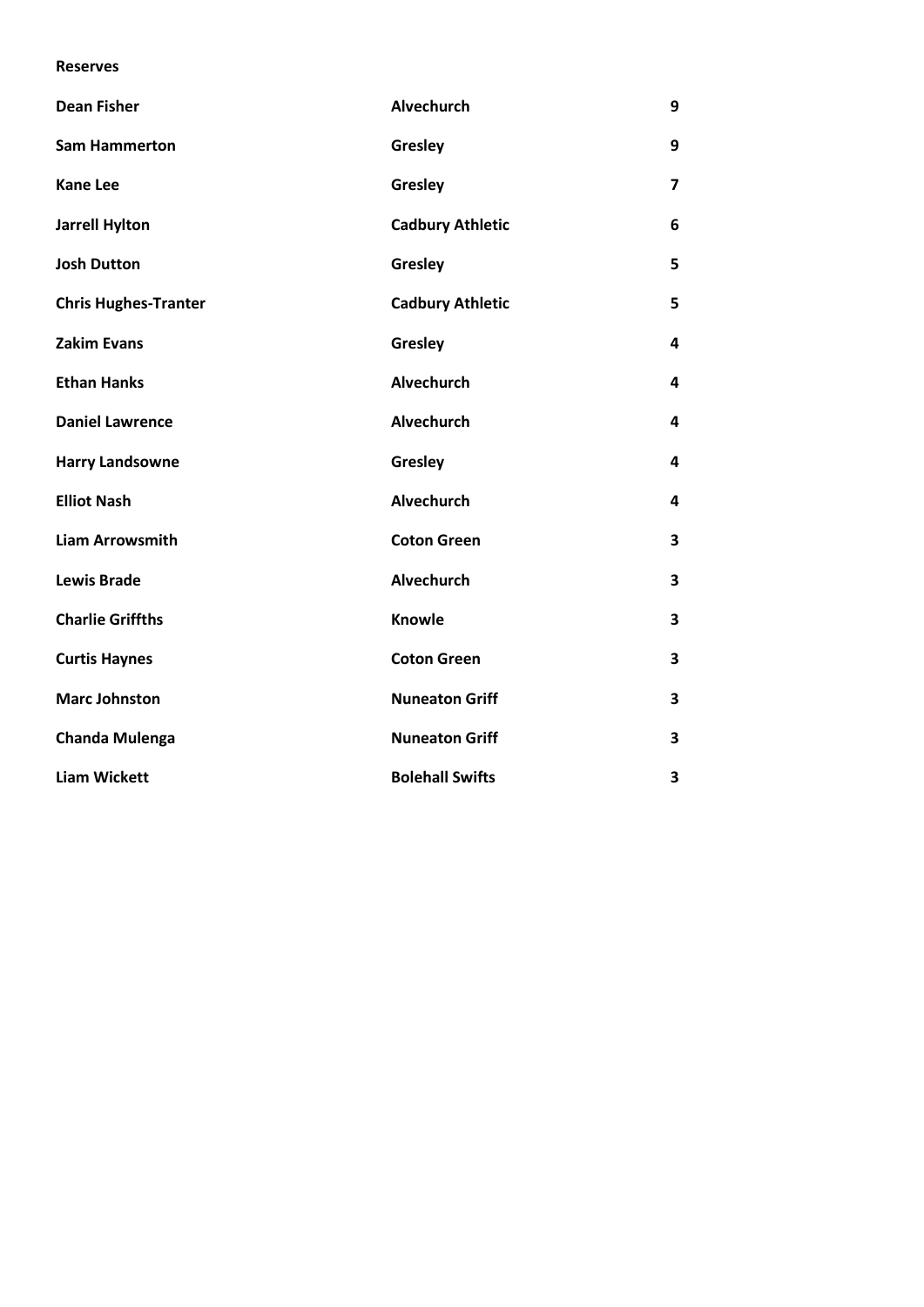## **Under 21**

| <b>Joel Steer</b>            | <b>Tamworth</b>              | 16                      |
|------------------------------|------------------------------|-------------------------|
| <b>Ewan Dunbar</b>           | <b>Evesham United</b>        | 12                      |
| <b>Ryan Palmer</b>           | <b>Coventry United</b>       | 10                      |
| <b>Alex Knight</b>           | <b>Tamworth</b>              | 9                       |
| <b>Liam Lockett</b>          | <b>Worcester City</b>        | 9                       |
| <b>Praise Anyanegbu</b>      | <b>Highgate United</b>       | 8                       |
| <b>Sam Jeeves</b>            | <b>Boldmere St Michaels</b>  | 8                       |
| <b>Bailey Fuller</b>         | H.O.W. Academy               | $\overline{\mathbf{z}}$ |
| <b>Samuel Major-Beddoes</b>  | <b>Evesham United</b>        | $\overline{\mathbf{z}}$ |
| <b>Jordan Thompson</b>       | <b>Continental Star</b>      | 7                       |
| <b>David King-Marstaller</b> | <b>Milton Keynes College</b> | 6                       |
| <b>Ryan Brooks</b>           | <b>Boldmere St Michaels</b>  | 6                       |
| <b>Sam McGonaghy</b>         | <b>Wychall Wanderers</b>     | 6                       |
| <b>Jordan McKenzie</b>       | <b>AFC Redditch</b>          | 6                       |
| <b>Yasin Peart</b>           | <b>Boldmere St Michaels</b>  | 6                       |
| <b>Chandler Pegg</b>         | <b>Tamworth</b>              | 6                       |
| <b>Shay Beeby</b>            | <b>Aylestone Park</b>        | 5                       |
| <b>Matthew Beedell</b>       | <b>Brocton</b>               | 5                       |
| Jack Fox                     | <b>Wychall Wanderers</b>     | 5                       |
| <b>Keaton Francis-Belou</b>  | <b>Coventry united</b>       | 5                       |
| <b>Samuel Holden</b>         | <b>Bedworth United</b>       | 5                       |
| <b>Brandon Jarratt</b>       | Quorn                        | 5                       |
| <b>Andre Lawrence</b>        | <b>Sutton Coldfield</b>      | 5                       |
| <b>Jordan Lovell</b>         | <b>Continental Star</b>      | 5                       |
| <b>Lewis Ludford</b>         | <b>Coventry United</b>       | 5                       |
| <b>Dean Master</b>           | <b>Leicester Nirvana</b>     | 5                       |
| <b>Declan McMahon</b>        | <b>Brocton</b>               | 5                       |
| <b>Kai Williams</b>          | <b>Bedworth United</b>       | 5                       |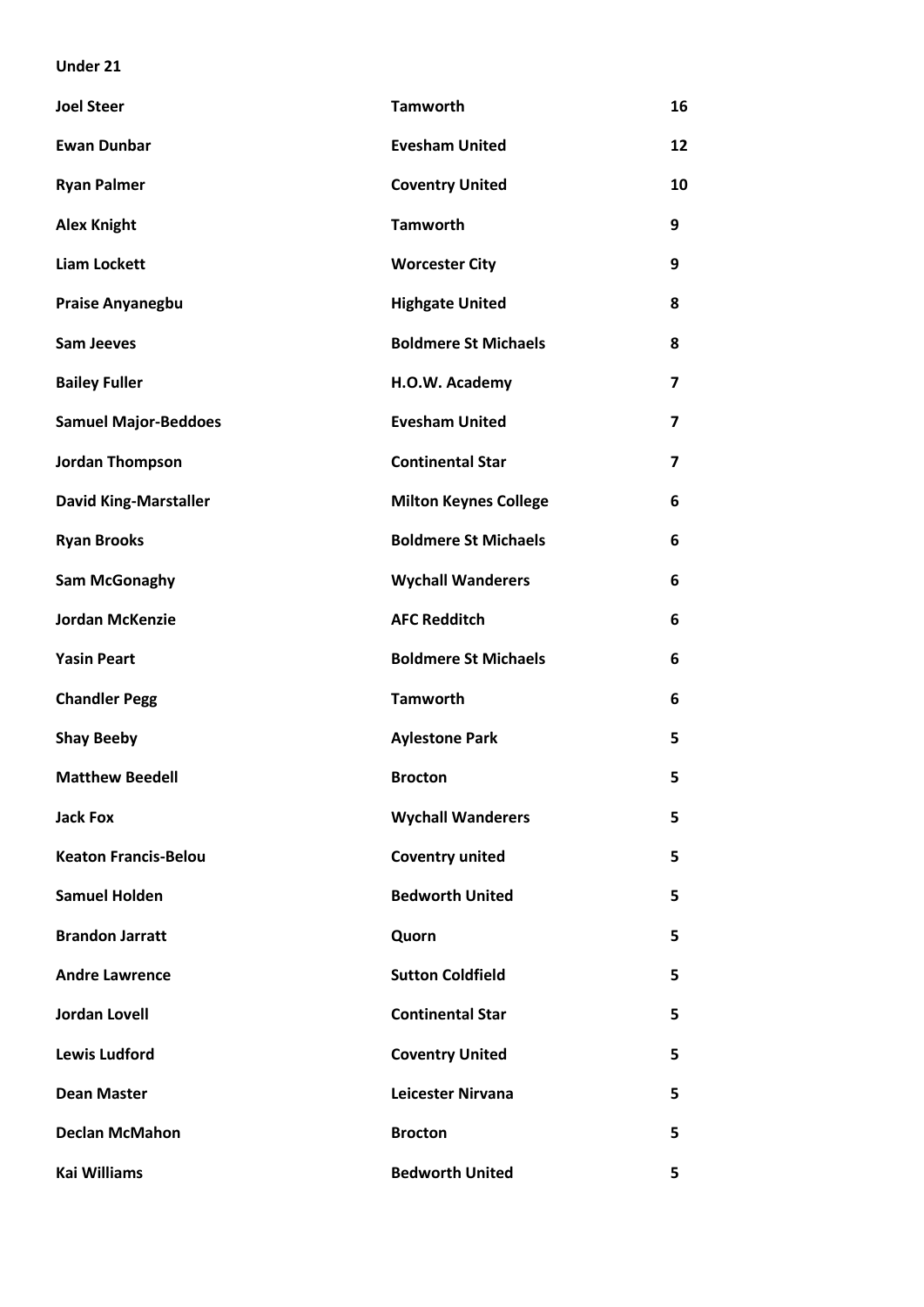#### **Preview**

## **Premier Division**

New leaders **Bromsgrove Sporting** will hope to consolidate top spot when they travel to The Coppice to face 8th placed **Highgate United**. 2nd placed **Coleshill Town** travel to **Long Eaton United** who have had some improved results at Grange Park. **Sporting Khalsa** are on a long unbeaten run and could go top if results go their way this weekend. They will have a tough battle on the pitch as they face 5th placed **Coventry United** at the CKW Stadium. **Worcester City** have games in hand on the top three and they will hope to maintain pressure on the sides around them when they welcome **Haughmond** to The Victoria Ground. **Coventry Sphinx** have made great strides this season and are unbeaten under the reign of Lee Knibbs. They welcome **Quorn** to Sphinx Drive with the visitors just outside the relegation zone. A game that promises a lot is at The Town ground as **Heanor Town** entertain **Westfields** with both sides having plenty of games in hand on the sides above them. **Boldmere St Michaels** remain anchored to the foot of the table and they welcome AFC Wulfrunians to the Trevor Brown Memorial ground looking for their 2<sup>nd</sup> win of the season. **Shawbury United** are second bottom and are finding the net regularly but unfortunately for them so are their opponents. They welcome **Shepshed Dynamo** to the Ludlow Stadium and goals must again be on the menu. **Rocester** slipped into the bottom three in midweek and they have an early kick off at mid-table **Rugby Town**. **Stourport Swifts'** good run was ended by Sporting Khalsa last weekend and they face the short trip to **Lye Town** who have slipped down the table in recent weeks. **South Normanton Athletic** had a much needed win in midweek to climb out of the relegation zone and they travel to **Loughborough University** where a win would see them climb above their hosts.

#### **Division 1**

Leaders **Studley** have opened a 7-point lead at the top of the table, but they face a stern test at The Beehive on Saturday when 6th placed **Atherstone Town** are the visitors. 2nd placed **Walsall Wood** travel to bottom club **Coventry Alvis** who play their first game under their new management team. A change at the top can often bring a change of results and it will be interesting to see how this one pans out. It is a big local derby at St Johns Park with 5<sup>th</sup> placed **Hinckley AFC** hosting 4th placed **Leicester Road**. With both sides losing ground on the leaders, a win is all-important not least for local bragging rights. **Ilkeston Town** are flying in third place and they welcome **Paget Rangers** to The New Manor Ground with Paget looking to bounce back from last week's defeat at home to Racing Club Warwick. There should be plenty of goals at **Lichfield City** where **Heather St Johns** are the visitors. **Coventry Copsewood** can move into the top 6 if they can take all three points from **Stafford Town**, who have lost their last 5 league games, at Evans Park. An important game near the foot of the table see 18th placed **Brocton** welcome 21st **Pershore Town** to Silkmore Lane. If it's goals you are looking for, The Coppice Colliery Ground must be the place. There have been 77 goals in the 14 league games involving **Heath Hayes** while visitors **Uttoxeter Town** have seen 64 goals in their 16 games to date. Goalless draw anyone? A run of three unbeaten games has steadied the **Nuneaton Griff** ship and they travel to **Racing Club Warwick** looking to make it four without defeat. **Littleton's** recent good run was ended with two successive defeats while visitors **Bolehall Swifts** have picked up 6 points from 9. Should be a good game. **Chelmsley Town** have lost 7 league games on the trot and they host 19th placed **Cadbury Athletic**, who lost narrowly at leaders Studley in midweek.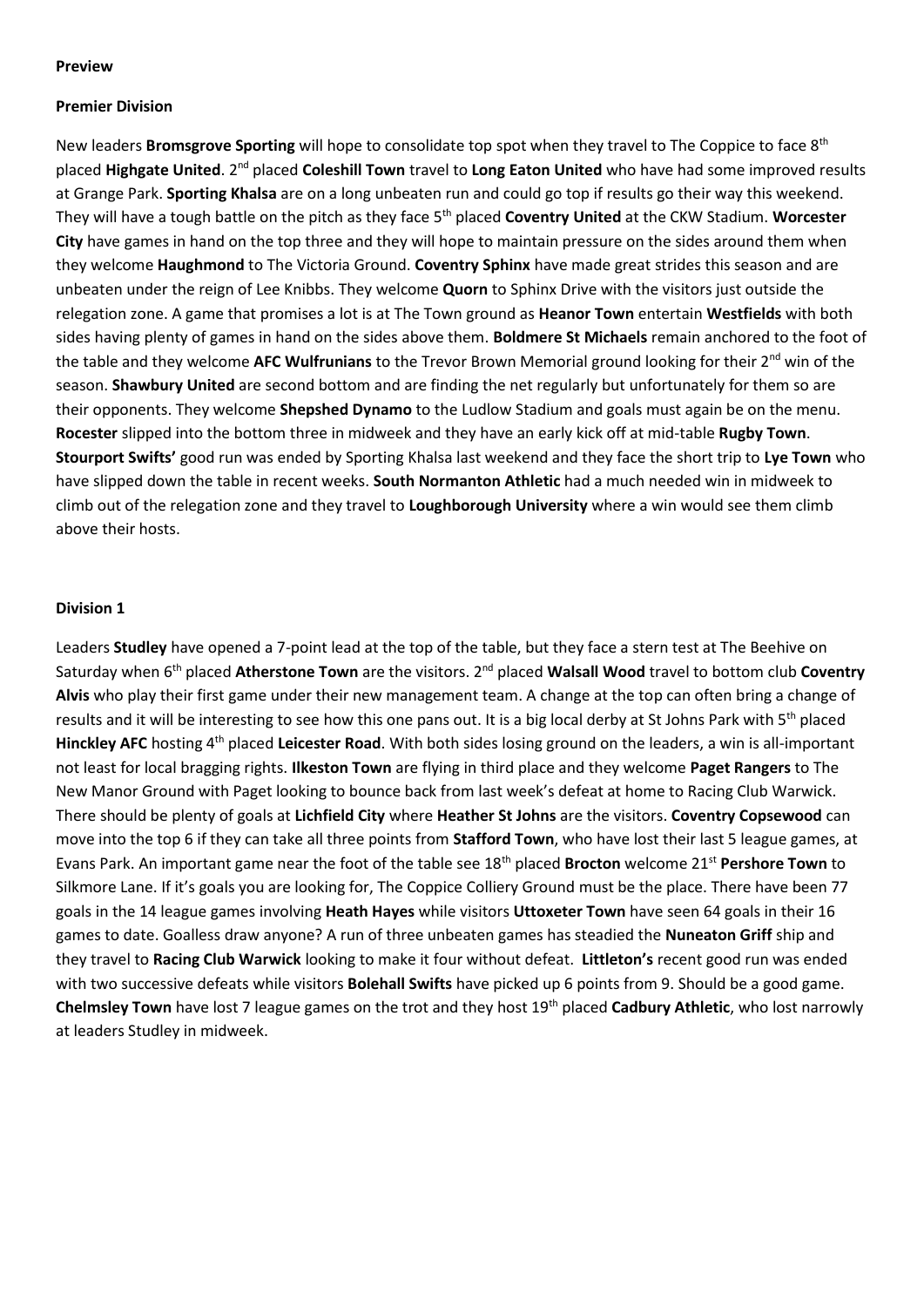With leaders Hampton on cup duty, **NKF Burbage** can reclaim top spot with a win at **Fairfield Villa**. **Montpellier**, in 3 rd, can also take over at the top with a win but they will find a revamped **Pelsall Villa** a tough prospect at The ML Safety Stadium. 4<sup>th</sup> placed **Knowle** welcome 7<sup>th</sup> placed **Feckenham** to The Robin's Nest and this looks to be a very close match up. **Bloxwich Town** have shown signs of improvement of late and they welcome **Earlswood Town** to The Old Red Lion Ground. Three successive league defeats has seen **Northfield Town** slip to 6<sup>th</sup> and they will hope to get back to winning ways when **Barnt Green Spartak** are the visitors to Shenley Lane.

## **Division 3**

**FC Stratford** finally get back to league action and they take their 100% record to Hall Drive to face **Enville Athletic**, who are in 13th place. The bottom two meet at Cubbington and a win for **Leamington Hibernian** over **Castle Vale Town** would put 7 points between the two. **AFC Solihull** have won their last three and should they make it 4 on the trot at **Coventrians**, it could see them into the top 6. **Bartestree** can regain 2nd spot if they can beat visitors **Shipston Excelsior**. **Central Ajax** remain unbeaten into November and they will feel confident of maintaining this as they travel to The Hub to face lowly **Continental Star**. **Birmingham Tigers** and **CT Shush** both had 3-1 wins last week and they meet at Sedgemere Road.

## **Les James Challenge Cup Round 2**

Division 2 **Droitwich Spa** face a tough game at Walshes Meadow as **Alcester Town**, in fine form in Division 3, are the visitors. **Smithswood Firs** are in excellent form and should have too much firepower for Division 3 **Inkberrow** when they meet at The Glades. **Moors Academy** took some time to find their feet in Division 2 but have moved into the top half of the table in recent weeks. They travel to New Mill Lane to face **Coton Green** who haven't really got going yet this season.

## **Presidents Cup Round 2**

**Hampton** are the surprise packets in Division 2 this season and took over at the top of the table last weekend. They will start favourites at home to division rivals **Redditch Borough**.

## **Challenge Vase Round 2**

**GNP Sports** have taken all before them in the league this season but have not found cup competitions to their liking. They travel to **Boldmere Sports & Social Falcons** with a semi-final place up for grabs.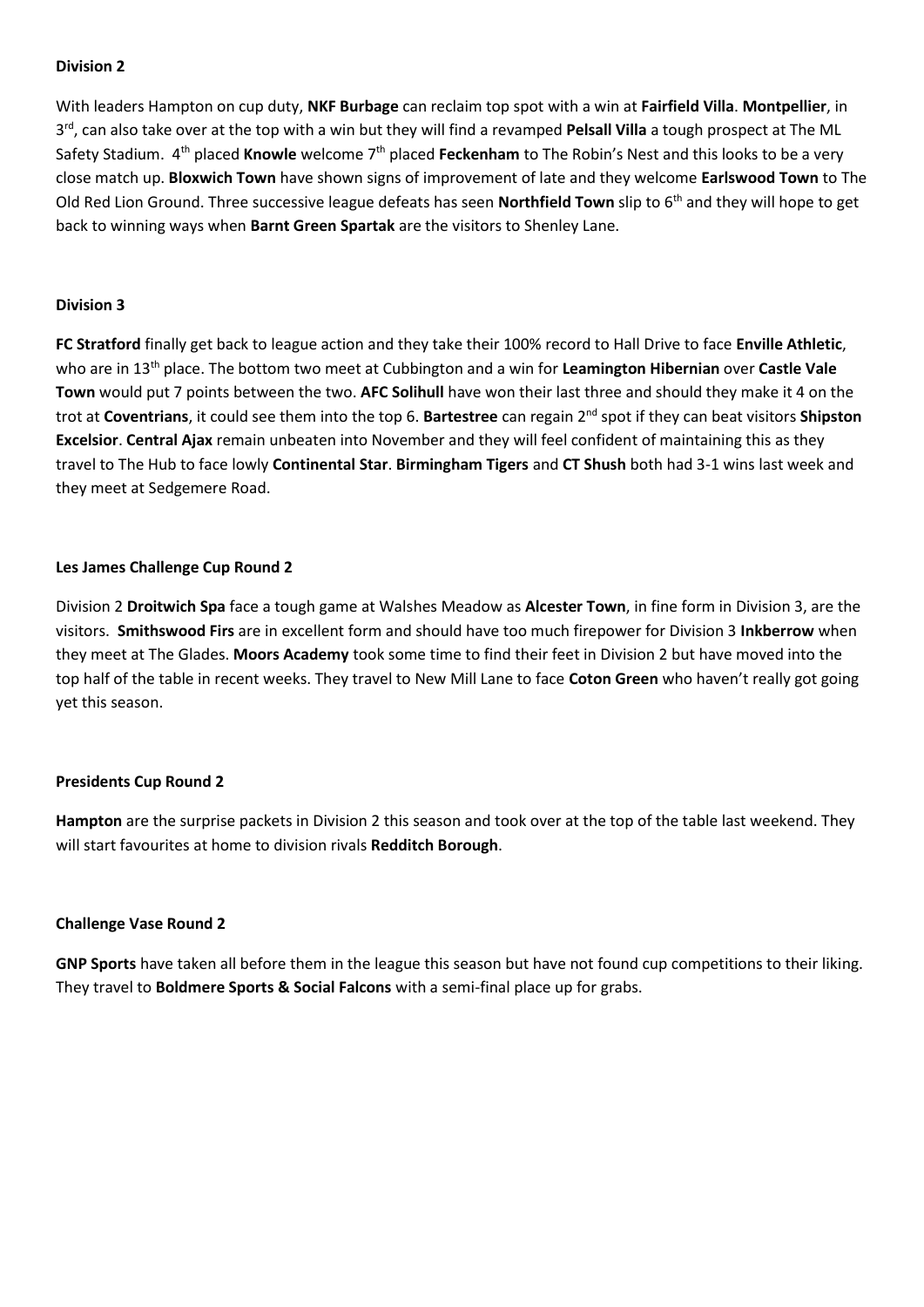## **Other Fixtures**

## **BIRMINGHAM SATURDAY AMATEUR CUP ROUND 2**

- Athletic Sparta
- Gurdwara GNP
- Burton Town "A"
- FC Stratford "A"
- Sutton Coldfield Town u21
- Tamworth u21

## **NORTHAMPTONSHIRE LOWER JUNIOR CUP ROUND 2**

| v            | Highgate United u21            | 2.00  |
|--------------|--------------------------------|-------|
| $\mathsf{v}$ | Atherstone Town u21            | 2.00  |
| $\mathsf{v}$ | Continental Star u21           | 2.00  |
| $\mathsf{v}$ | Cadbury Athletic Res.          | 2.00  |
| $\mathsf{v}$ | <b>Coleshill North Warwick</b> | 2.00  |
| v            | Coventry United u21            | 10.30 |
|              |                                |       |

Kettering Town u21 and the control of the Raunds Town Res. 2.00